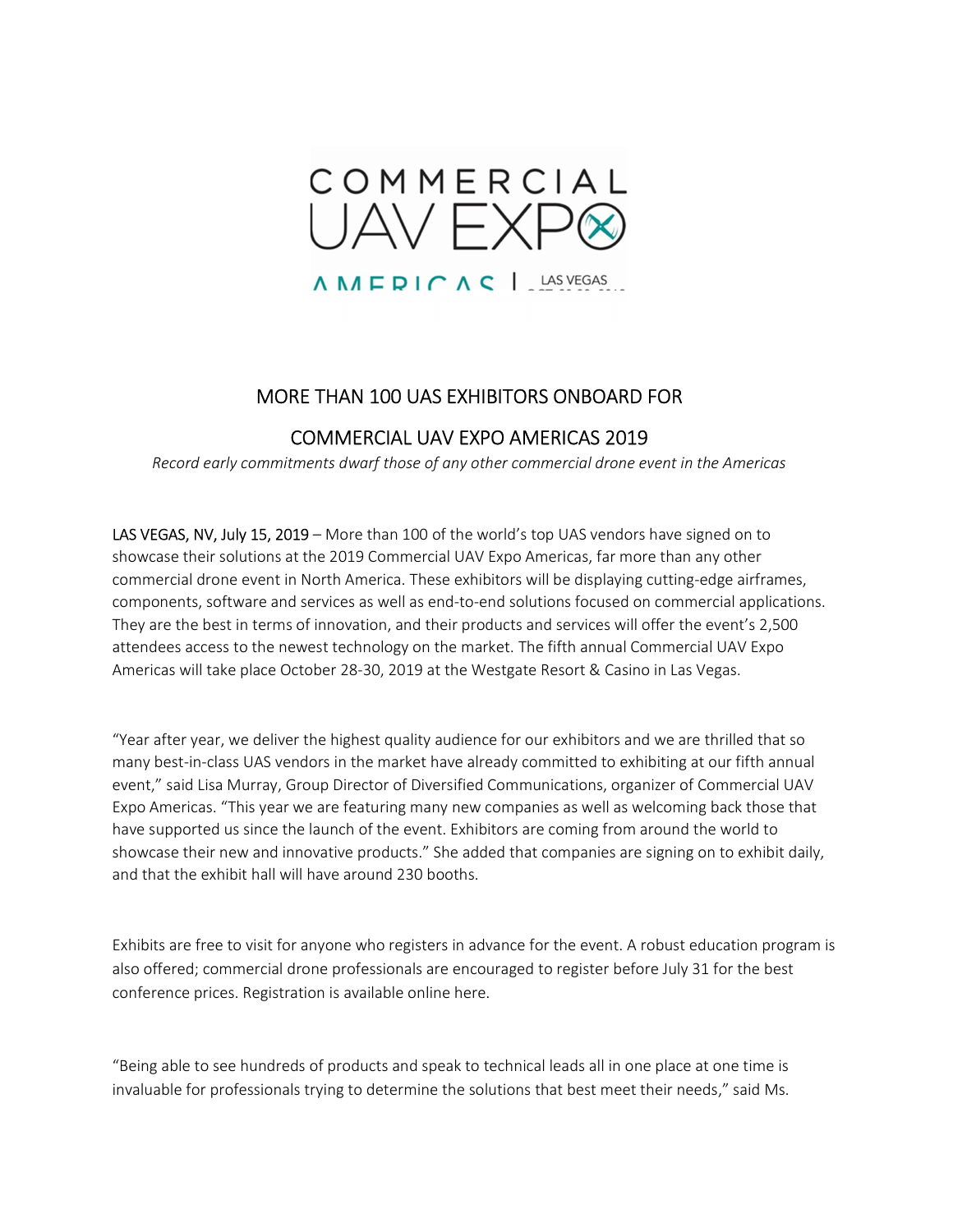Murray. "We help streamline the process by bringing together the right mix of best-in-class commercial UAS suppliers." Attendees will be able to qualify and compare products and services from these exhibitors who have already committed:

Acecore Technologies Aerial Response AeroVironment AgentFly Technologies Agrowing AIRobot Airspacelink Aleego Applanix Corporation Ardenna ASPRS (American Society for Photogrammetry and Remote Sensing) Autel Robotics Birdseye View Aerobotics BM Power Cardinal Systems C-Astral Aerospace CenterState CEO Cepton Technologies Connect Tech Consulate General of Czech Republic DAT/EM DeTect Dinsmore Drone Developer Drone Light/Luminell Drone TV DroneDeploy DroneFund DroneNerds Inc DronesX Eagle.One Embry Riddle Aeronautical **University** Epson America, Inc. Field of View LLC. FLIR Forecast 3D FoxFury Lighting Solutions Fruity Chutes GEM Systems GeoCue Group **Geometrics** GIS Café Harris Corporation HTS Advanced Solutions LLC Inside Unmanned Systems Inspired Flight JUIDA – Japan Drone Show Keystone Aerial Leica Geosystems Inc. Part of Hexagon LiDAR USA Light and Motion Losgo GmbH Marlin Equipment Finance MicaSense Mt. San Antonio College My Case Builder Nanomotion Nasa Novatel NT Robotics NW Rapid Mfg LLC Okaya & Co., LTD. Orbit Geospatial PAE ISR Peli Cases Phase One Industrial Phoenix LiDAR Systems Pix4D PrecisionHawk Quantum -Systems GmbH R4 Robotics Inc